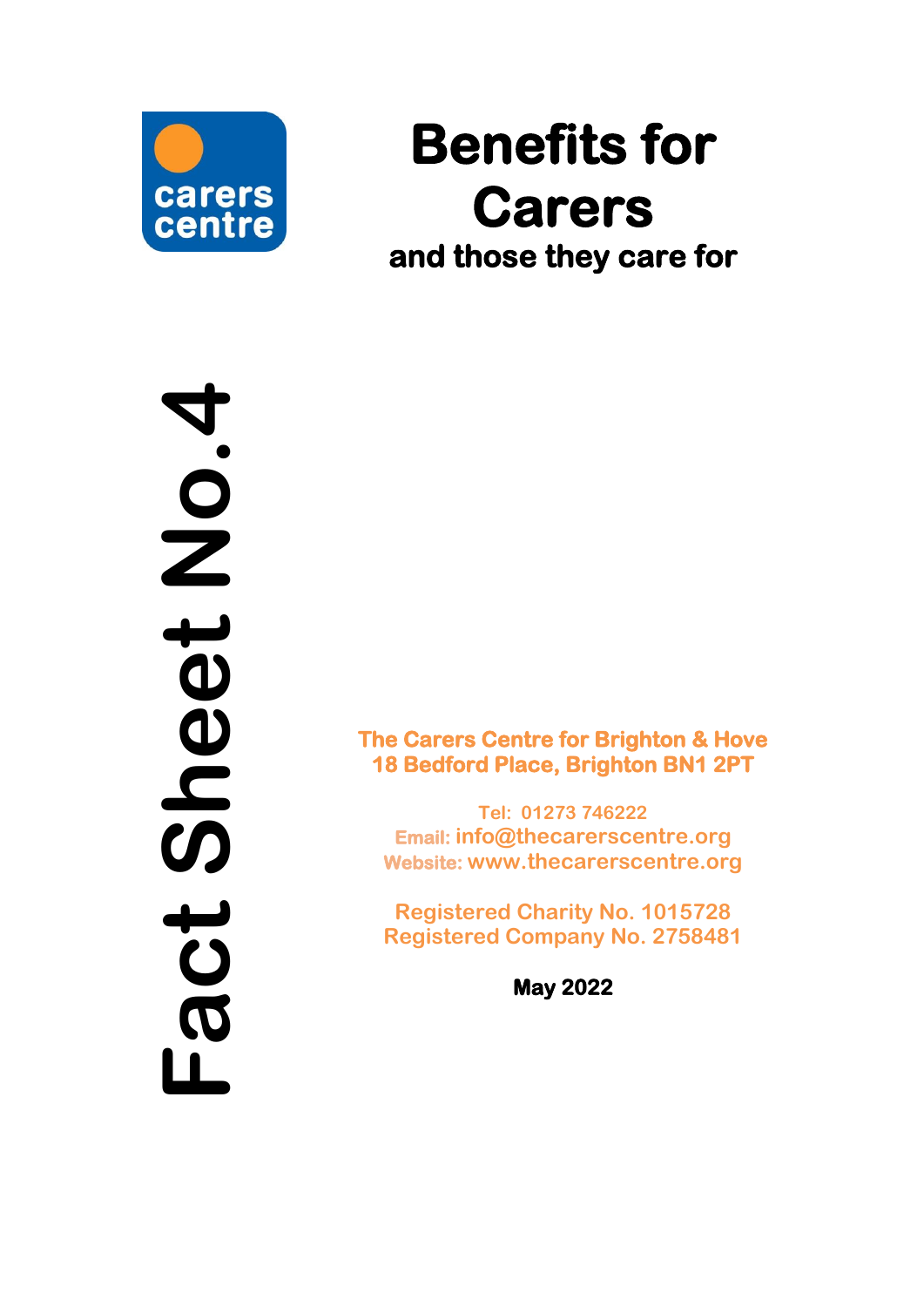# **Introduction**

This Fact Sheet gives information and advice on the Carer's Allowance, the Carer Premium and National Insurance credits for carers. It also provides information on benefits applicable to persons who are cared for and some more general benefits.

**The Carers Hub is a focal point to help unpaid carers in Brighton and Hove get the information, advice and support that they need. This may be useful to you in this connection.** 

**Tel: 01273 977000 Email: info@carershub.co.uk Website: [www.carershub.co.uk](http://www.carershub.co.uk/)**

# **Carer's Allowance**

If you are a full time carer you should be able to claim Carer's Allowance from the Department for Work and Pensions (DWP). To be eligible to claim Carer's Allowance you must be 16 years of age or over and caring for someone for at least 35 hours a week.

The person being cared for must get one of the following benefits:

- Personal Independence Payment daily living component
- Disability Living Allowance the middle or highest care rate
- Attendance Allowance
- Constant Attendance Allowance at or above the normal maximum rate with an Industrial Injuries Disablement Benefit
- Constant Attendance Allowance at the basic (full day) rate with a War Disablement Pension
- Armed Forces Independence Payment

If the person you care for has been awarded one of the above benefits you should make your claim for Carer's Allowance immediately asking the DWP to backdate the Allowance to the date of the award. Carer's Allowance can be backdated by up to 3 months.

Carer's Allowance is not means-tested. But receiving Carer's Allowance could reduce the benefit entitlement of the person who is cared for. To be considered as a carer for the benefit system you must claim Carer's Allowance. However, you cannot be paid Carer's Allowance if you receive basic benefits e.g. State Pension, Incapacity Benefit which are more than the amount of Carer's Allowance but you will have an underlying entitlement to the Allowance, which should be beneficial. See the section on Carer Premium below.

The rate for Carer's Allowance for the year 2022-23 is **£69.70 per week.**

For further information regarding the Carer's Allowance, including eligibility and how to make a claim, contact the Carer's Allowance Unit Tel: 0800 731 0297, Textphone: 0800 731 0317 or go to the website [www.gov.uk/carers](http://www.gov.uk/carers-allowance)[allowance](http://www.gov.uk/carers-allowance)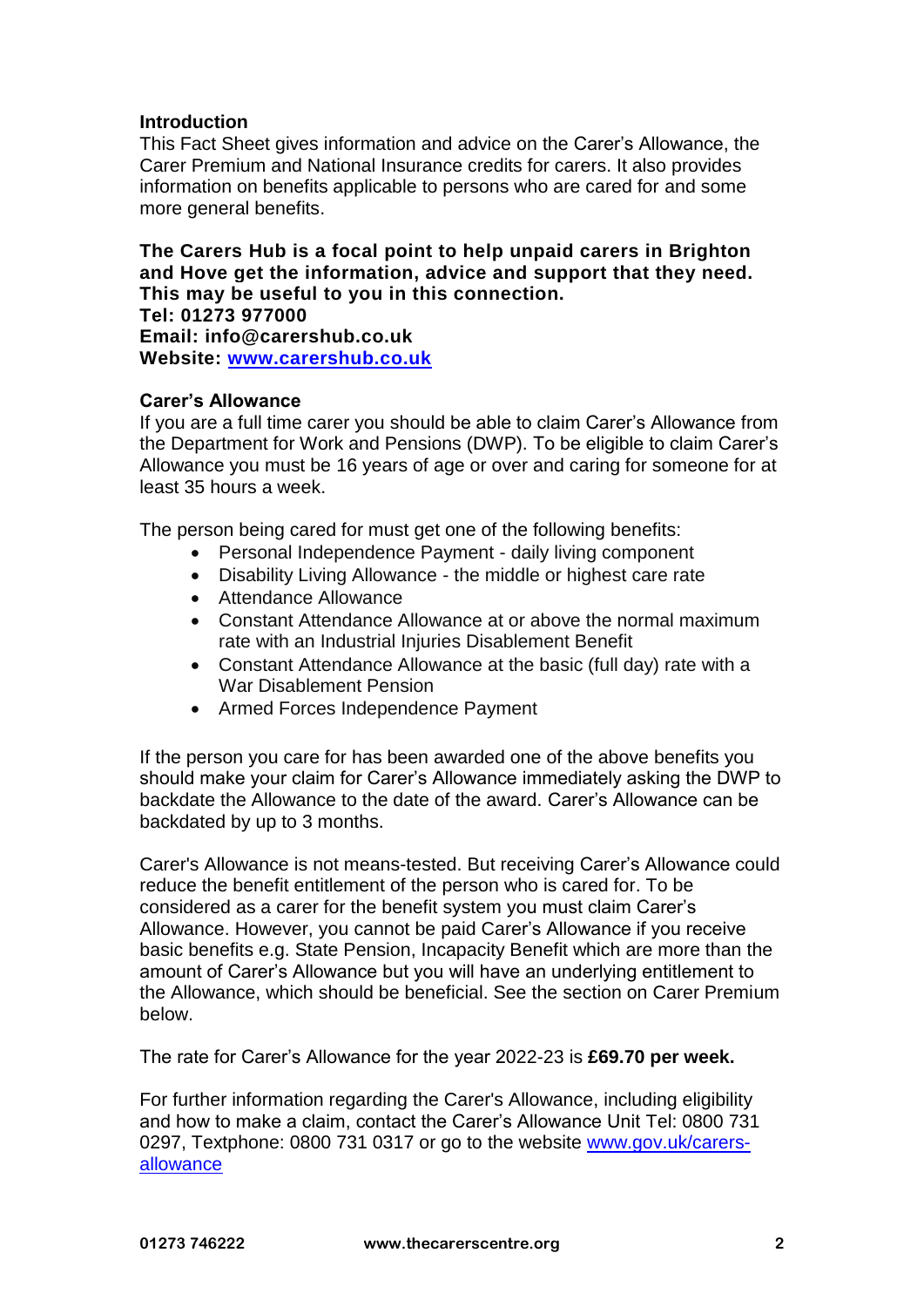You can make a claim for Carer's Allowance online using this website. Alternatively, you can download the DWP's claim form DS700 from the website or ask the Carer's Allowance Unit to send you one.

#### **Earnings and Carer's Allowance**

While claiming Carer's Allowance you are allowed to earn up to £132.00 per week after deductions. If your earnings fluctuate, your weekly earnings can be averaged out over a recognisable cycle of work. Deductions include Income Tax and National Insurance, half of any occupational or personal pension contribution and some relief care costs due to work.

#### **Carer Premium**

The Carer Premium is not a benefit in its own right, but an extra premium which is included as part of any means-tested benefits you get if you also receive Carer's Allowance. The Carer Premium is worth **£38.85** a week. If the other benefits you receive are more than Carer's Allowance, you can still get the Premium if you have an underlying entitlement to the Allowance.

#### **National Insurance Credits**

If you receive Carer's Allowance, you will automatically get Class 1 National Insurance (NI) credits to your NI record. This will protect your benefit record e.g. for your State Pension.

If you are caring at least 20 hours a week for someone receiving the relevant qualifying benefits and are not getting Carer"s Allowance, you can claim Carer's Credit using the DWP's application form CC1. If the person you care for does not receive the relevant benefits you may still be able to get Carer's Credit. You should fill in a Care Certificate (CC1 HSCP), get a health or social care professional to sign it and send it with the application form. This NI credit will also protect your NI record. The forms can be downloaded from the website [www.gov.uk/carers-credit](http://www.gov.uk/carers-credit) or obtained from the DWP's Carer's Allowance Unit Tel: 0800 731 0297, Text phone: 0800 731 0317.

Carers UK provide useful information on their website about the Carer's Allowance including a Fact Sheet which can be downloaded. See [www.carersuk.org](http://www.carersuk.org/)

#### **Benefits for the Person Being Cared For**

Personal Independence Payment (PIP) is mainly a benefit for adults under State Pension age who have long-term ill health or disability. It replaces Disability Living Allowance (DLA). It applies to new claimants and is also being introduced for existing claimants. DWP will write to existing claimants personally before their DLA is scheduled to end. DLA continues to apply to disabled children under 16 years of age.

#### **Personal Independence Payment (PIP)**

The benefit is based on how a person's condition affects them. An assessment by an independent health care professional of the person's claim is carried out to work out the level of help required. PIP is made up of two parts as follows: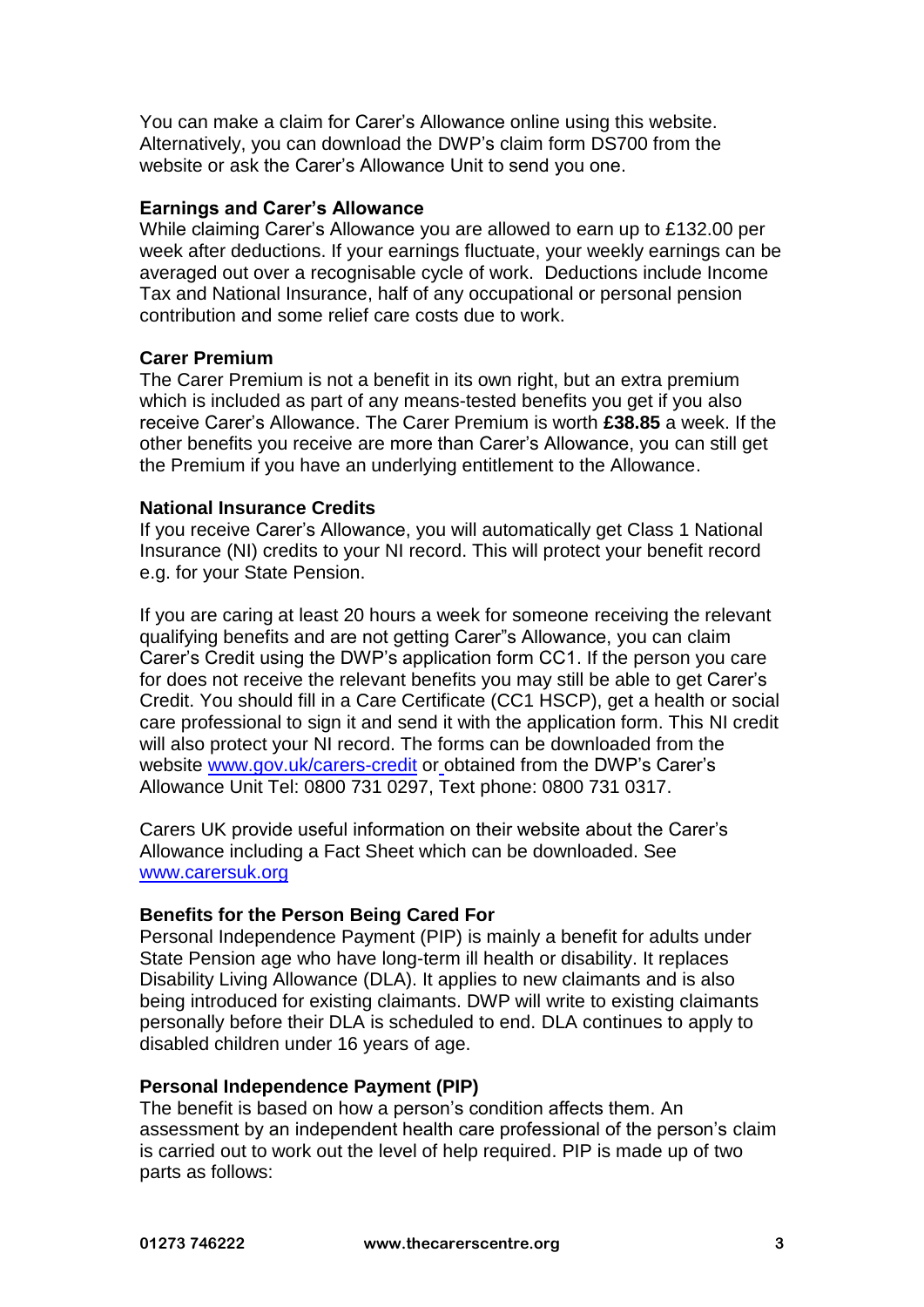### **Daily Living Component**

This can be paid at two rates depending on the care needed:

| <b>Enhanced rate</b> | £92.40 pw |
|----------------------|-----------|
| <b>Standard rate</b> | £61.85 pw |

#### **Mobility Component**

This can be paid at two rates depending on the care needed:

| <b>Enhanced rate</b> | £64.50 pw |  |
|----------------------|-----------|--|
| <b>Standard rate</b> | £24.45 pw |  |

PIP is usually paid every four weeks. Contact the DWP to make a new PIP claim Tel: 0800 917 2222, Textphone 0800 917 7777. You can get a form to send information by post although this can delay the decision on your claim. Write a letter asking for the form to:

Personal Independence Payment New Claims Post Handling Site B Wolverhampton WV99 1AH For general information on PIP contact Tel: 0800 121 4433, Textphone: 0800 121 4493 or go to the website [www.gov.uk/pip](http://www.gov.uk/pip)

# **Disability Living Allowance (DLA)**

Where still applicable DLA is made up of two parts as follows:

#### **Care Component**

This can be paid at three rates depending on the care needed:

**Higher rate £92.40 pw Middle rate £61.85 pw Lower rate £24.45 pw**

#### **Mobility Component**

This can be paid at two rates depending on the care needed:

**Higher rate £64.50 pw Lower rate £24.45 pw**

DLA is usually paid every four weeks. For more information contact the DWP's Helpline Tel: 0800 121 4433, Textphone: 0800 121 4493 or go to the website [www.gov.uk](http://www.gov.uk/)

#### **Attendance Allowance (AA)**

Attendance Allowance (AA) is a benefit for people of State Pension age or older who, because of physical or mental disability, need help with personal care. This benefit is paid at two rates depending on how much care is needed:

**Higher rate £92.40 pw Lower rate £61.85 pw**

AA can be claimed on form AA1, which can be downloaded from the website [www.gov.uk/attendance-allowance](http://www.gov.uk/attendance-allowance) Alternatively, the form can be obtained by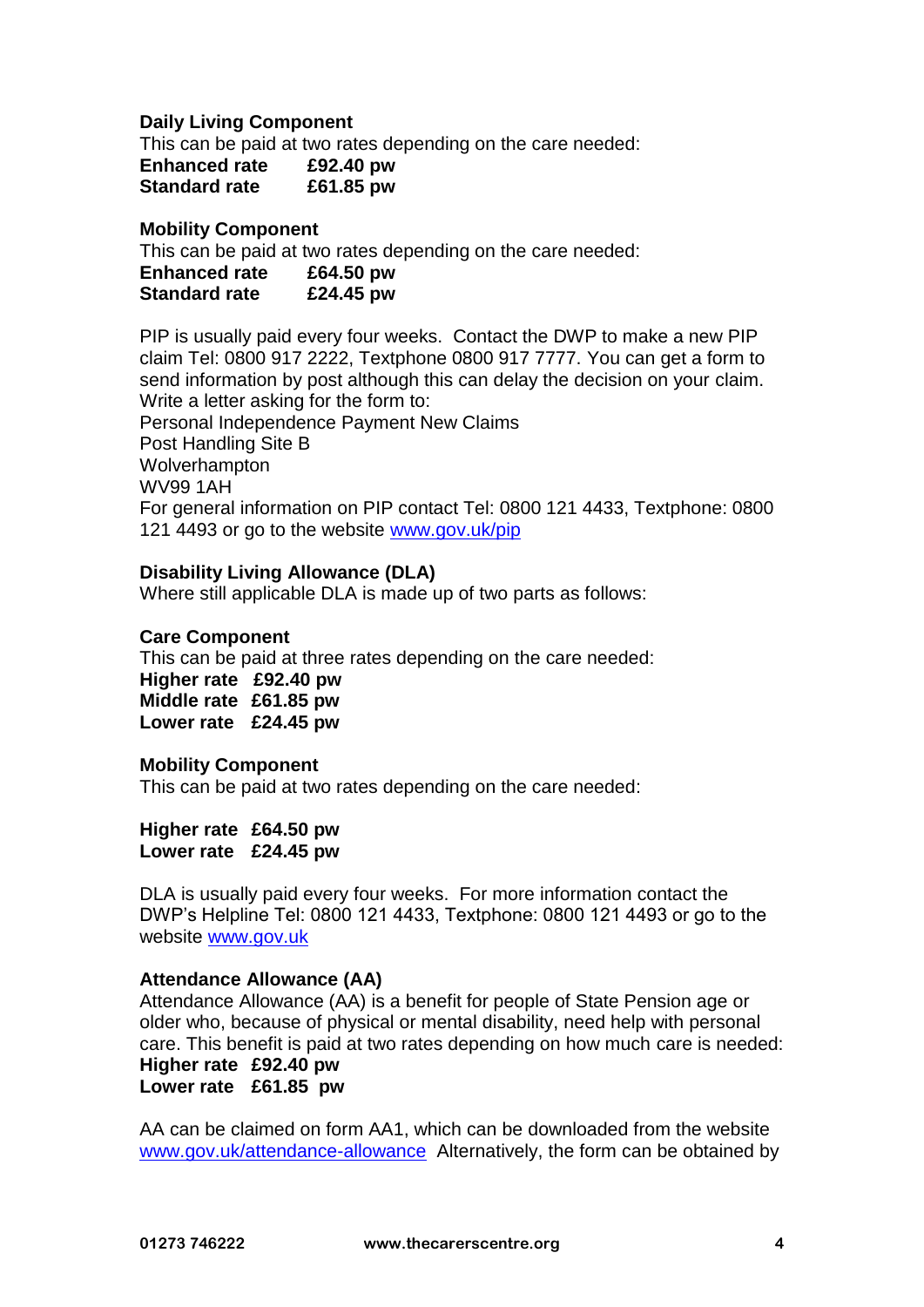calling the DWP's Attendance Allowance Helpline Tel: 0800 731 0122, Textphone: 0800 731 0317.

AA can be backdated to the date of the claim. This is usually the date the form is received or the date of calling the enquiry line if the form is returned within 6 weeks.

### **Terminal Illness - Special Rules for Claiming**

With regard to PIP and AA, if any person is terminally ill and is not expected to live longer than six months, claims will be given high priority and applications will be dealt with very quickly. When a claim is made a DS1500 form completed by a doctor or other health care professional will be needed. This is a medical condition report.

#### **Other Benefits**

Information on some other benefits is given below:

#### **Universal Credit**

Universal Credit (UC) is a benefit for people of working age who are on a low income, out of work or unable to work. It is made up of a standard allowance and other elements related to personal circumstances and is paid by a single monthly payment.

UC replaces Child Tax Credit, Working Tax Credit, Income-based Jobseeker's Allowance, Income-related Employment and Support Allowance, Income Support and Housing Benefit.

New applications for UC should be made online at [www.gov.uk/universal](http://www.gov.uk/universal-credit)[credit](http://www.gov.uk/universal-credit) If this is not possible an application can be made through the DWP's UC Helpline Tel: 0800 328 5644, Textphone: 0800 328 1344. Further information can also be obtained from the Helpline or the website.

#### **Pension Credit**

Pension Credit gives people extra money to help with their living costs if they are over State Pension age and on a low income. Carers might also get extra help in this regard and could get an extra **£38.85 a week.**

An application can be made online at [www.gov.uk/pension-credit](http://www.gov.uk/pension-credit) or by contacting the DWP's Pension Credit Claim Line Tel: 0800 99 1234, Textphone: 0800 169 0133. Alternatively, a claim form can be downloaded from the website or requested from the Claim Line to make a postal application.

Note: For State Pension enquiries and claims contact the DWP's State Pension Service Tel: 0800 731 7898, Textphone: 0800 731 7339 or visit the website [www.gov.uk/state-pension](http://www.gov.uk/state-pension)

# **Council Tax Reduction Scheme**

The Council Tax Reduction (CTR) scheme can help low income households, including those of some carers, with their Council Tax bills. Live-in carers who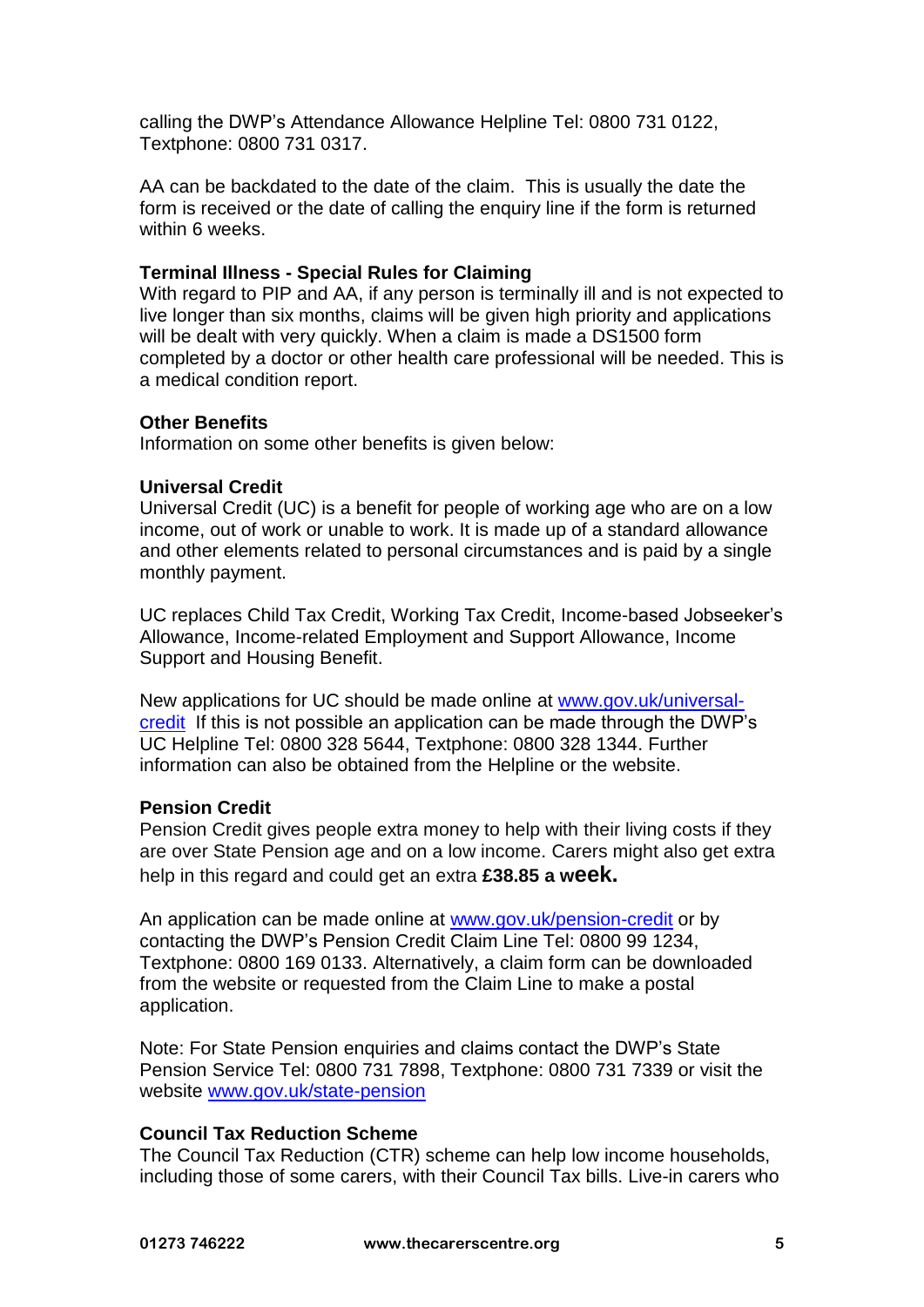look after someone who is not their partner or child will be disregarded for Council Tax purposes. Council Tax also does not have to be paid in respect of a property left unoccupied by a person providing personal care for someone elsewhere.

For further information about Council Tax contact the Council's Council Tax Section Tel: 01273 291291, Textphone: 01273 290111 or go to the website [www.brighton-hove.gov.uk/](http://www.brighton-hove.gov.uk/)council-tax

# **Housing Benefit**

People can claim help with housing costs if they rent and are on a low income. People of working age living in Brighton and Hove should claim for help with such costs through Universal Credit (see Page 5).

Certain people can still apply for Housing Benefit from the Council including those over state pension age, those living in supported housing and those already receiving benefit and moving within Brighton and Hove.

Further information on Housing Benefit can be obtained from the Council's Benefits Service: Tel: 01273 292000, Textphone: 01273 290333 Email: housing.benefits@brighton-hove.gov.uk Website: [www.brighton-hove.gov.uk](http://www.brighton-hove.gov.uk/)

The following websites have useful independent benefits calculators, which can be used to find out what benefits you could get.

[www.entitledto.co.uk](http://www.entitledto.co.uk/) [www.turn2us.org.uk](http://www.turn2us.org.uk/) [www.betteroffcalculator.co.uk](http://www.betteroffcalculator.co.uk/)

The following websites also provide useful information about welfare benefits:

- Carers Trust at [www.carers.org](http://www.carers.org/)
- Carers UK at [www.carersuk.org](http://www.carersuk.org/)

Some benefits e.g. Universal Credit, Pension Credit entitle claimants to free prescriptions, sight tests, help with dental costs etc.

#### **Carers Card**

This is a free card giving carers discounts on a range of health, leisure and transport facilities in Brighton and Hove. If you would like a Carers Card contact the Carers Hub – for details see Introduction (Page 2).

There are a number of other agencies that may be able to give you help and advice on benefits, claims and form filling etc. – details as follows:

# **Brighton & Hove City Council Welfare Rights**

Tel: 01273 291116 (Advice Line, 10am -1pm, Monday – Wednesday). Email: welfarerights@brighton-hove.gov.uk